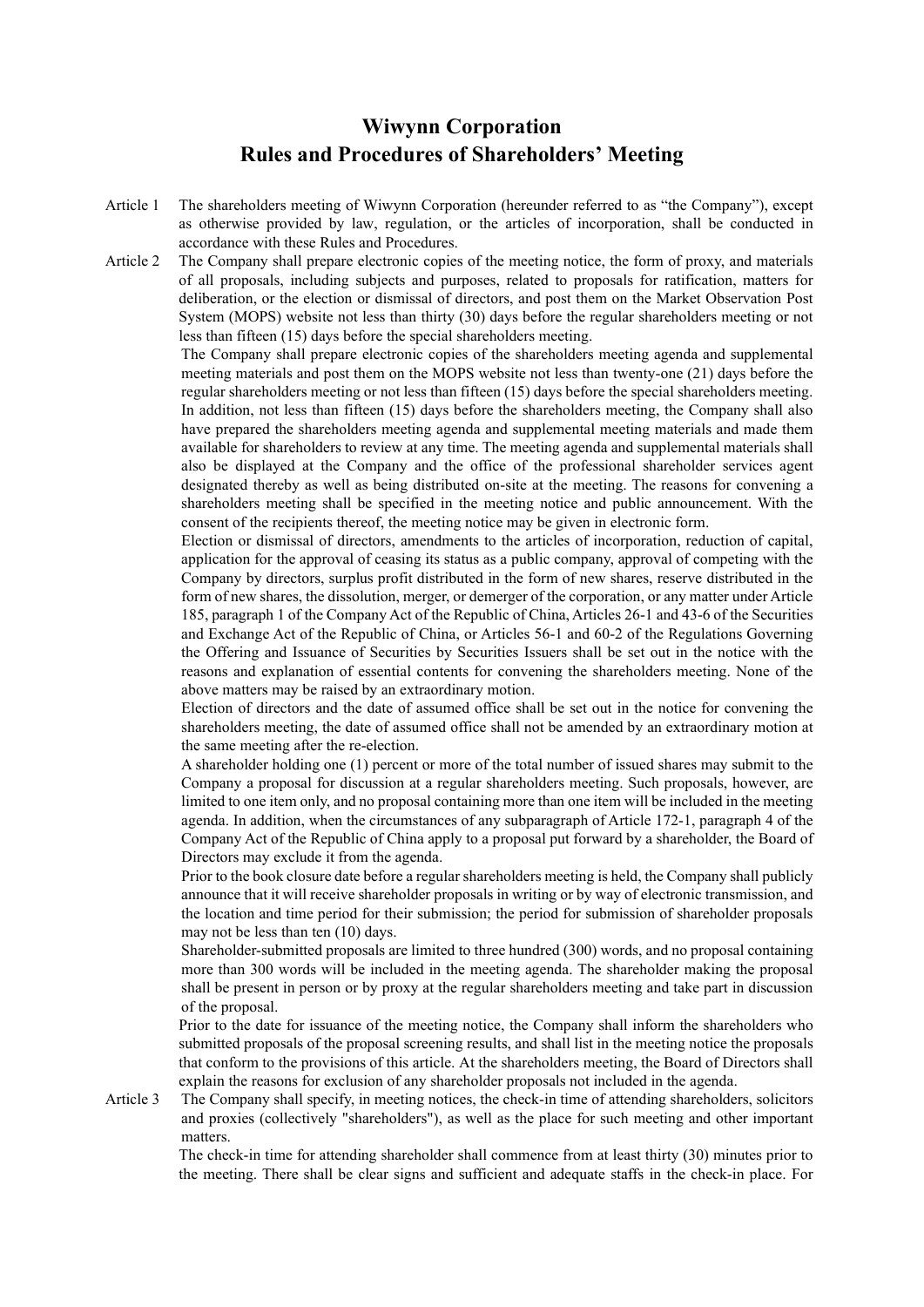virtual shareholders meetings, shareholders may begin to register on the virtual meeting platform 30 minutes before the meeting starts. Shareholders completing registration will be deemed as attend the shareholders meeting in person.

Shareholders shall attend shareholders meetings based on attendance cards, sign-in cards, or other certificates of attendance. The Company may not arbitrarily add requirements for other documents beyond those showing eligibility to attend presented by shareholders. Solicitors soliciting proxy forms shall also bring identification documents for verification.

The Company shall furnish the attending shareholders with an attendance book to sign, or attending shareholders may hand in a sign-in card in lieu of signing in.

The Company shall furnish attending shareholders with the meeting agenda book, annual report, attendance card, speaker's slips, voting slips, and other meeting materials. Where there is an election of directors or independent directors, pre-printed ballots shall also be furnished.

When the government or a legal entity is a shareholder, it may be represented by more than one representative at a shareholders meeting. Any legal entity designated as proxy by shareholder(s) to be present at the meeting may appoint only one representative to attend the meeting.

In the event of a virtual shareholders meeting, shareholders wishing to attend the meeting online shall register with the Company two days before the meeting date.

In the event of a virtual shareholders meeting, the Company shall upload the meeting agenda book, annual report and other meeting materials to the virtual meeting platform at least 30 minutes before the meeting starts, and keep this information disclosed until the end of the meeting.

Attendance at shareholders meetings shall be calculated based on numbers of shares. The number of shares in attendance shall be calculated according to the shares indicated by the attendance book and sign-in cards handed in, and the shares checked in on the virtual meeting platform, plus the number of shares whose voting rights are exercised by correspondence or electronically.

Article 4 For each shareholders meeting, a shareholder may appoint a proxy to attend the meeting by providing the form of proxy issued by the Company and stating the scope of the proxy's authorization.

> A shareholder may issue only one form of proxy and appoint only one proxy for any given shareholders meeting, and shall deliver the form of proxy to the Company before five (5) days before the date of the shareholders meeting. When duplicate proxy forms are delivered, the one received earliest shall prevail unless a declaration is made to cancel the previous proxy appointment.

> After a form of proxy has been delivered to the Company, if the shareholder intends to attend the meeting in person or to exercise voting rights by correspondence or electronically, a written notice of proxy cancellation shall be submitted to the Company before two (2) business days before the meeting date. If the cancellation notice is submitted after that time, votes cast at the meeting by the proxy shall prevail.

> If, after a proxy form is delivered to the Company, a shareholder wishes to attend the shareholders meeting online, a written notice of proxy cancellation shall be submitted to the Company two business days before the meeting date. If the cancellation notice is submitted after that time, votes cast at the meeting by the proxy shall prevail.

Article 5 Voting at a shareholders meeting shall be calculated based the number of shares.

With respect to resolutions of shareholders meetings, the number of shares held by a shareholder with no voting rights shall not be calculated as part of the total number of issued shares.

When a shareholder is an interested party in relation to an agenda item, and there is the likelihood that such a relationship would prejudice the interests of the Company, that shareholder may not vote on that item, and may not exercise voting rights as proxy for any other shareholder.

The number of shares for which voting rights may not be exercised under the preceding paragraph shall not be calculated as part of the voting rights represented by attending shareholders.

With the exception of a trust enterprise or a shareholder services agent approved by the competent securities authority, when one person is concurrently appointed as proxy by two or more shareholders, the voting rights represented by that proxy may not exceed three (3) percent of the voting rights represented by the total number of issued shares. If that percentage is exceeded, the voting rights in excess of that percentage shall not be included in the calculation.

Article 6 The shareholders meeting shall be held at the head office of the Company or any other appropriate place that is convenient for shareholders to attend. The meeting shall not begin earlier than 9 a.m. and later than 3 p.m. The Board of Directors shall take into full consideration each independent director's opinions on the place and time of the meeting.

The restrictions on the place of the meeting shall not apply when the Company convenes a virtual-only shareholders meeting.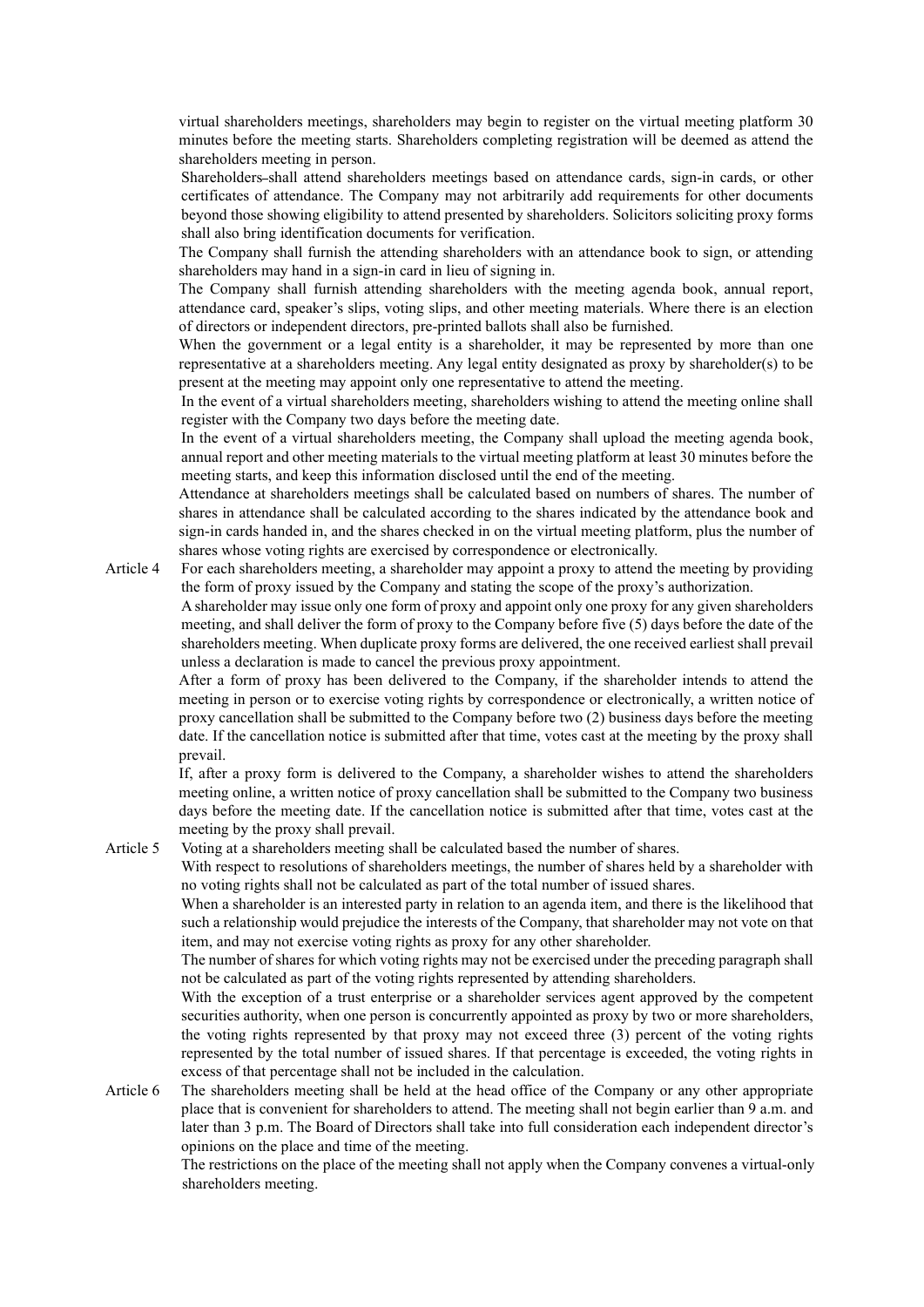When the Company convenes a virtual-only shareholders meeting, both the chair and secretary shall be in the same location, and the chair shall declare the address of their location when the meeting is called to order.

- Article 7 Unless otherwise provided by law or regulation, the chairman of the Board of Directors shall be the chairman presiding at the meeting in the case that the meeting is convened by the Board of Directors. If the chairman of the Board of Directors is on leave or for any reason unable to exercise the powers of the chairperson, the vice chairman of the Board of Directors or one of the directors shall preside at the meeting in accordance with the provisions of Paragraph Three, Article 208 of the Company Act of the Republic of China. If a shareholders meeting is convened by any other person with power to convene the meeting but other than the Board of Directors, such person shall be the chairman to preside at the meeting. If there are two or more people entitled to convene the meeting, they shall elect a chairman of the meeting from and among themselves. If a director serves as chairman of the meeting, as referred to in the first paragraph hereinbefore, such director shall have held that position for six (6) months or more and shall be familiar with the financial and business conditions of the Company. The same requirement shall apply if a representative of a corporate director serves as chairman of the meeting.
- Article 8 The Company may appoint its attorneys, certified public accountants, or related persons retained by it to attend a shareholders meeting.
- Article 9 The Company, beginning from the time it accepts shareholder attendance registrations, shall record uninterruptedly the check-in process, the shareholders meeting, voting and vote counting by audio and video.

The records referred to in the preceding paragraph shall be retained for at least one (1) year. If, however, a shareholder files a lawsuit pursuant to Article 189 of the Company Act of the Republic of China, the recording shall be retained until the legal proceedings of the foregoing lawsuit have been concluded.

Where a shareholders meeting is held online, the Company shall keep records of shareholder registration, sign-in, check-in, questions raised, votes cast and results of votes counted by the Company, and continuously audio and video record, without interruption, the proceedings of the virtual meeting from beginning to end.

The information and audio and video recording in the preceding paragraph shall be properly kept by the Company during the entirety of its existence, and copies of the audio and video recording shall be provided to and kept by the party appointed to handle matters of the virtual meeting.

In case of a virtual shareholders meeting, the Company is advised to audio and video record the backend operation interface of the virtual meeting platform.

Article 10 The chairman shall call the meeting to order at the time scheduled for the meeting time and disclose information concerning the number of nonvoting shares and number of shares represented by shareholders attending the meeting. However, If the number of shares represented by attending shareholders has not yet constituted more than one-half of the total number of issued and outstanding shares at the time scheduled for the meeting, the chairman may postpone the time for the meeting, provided that the maximum number of times a shareholder meeting may be postponed shall be two and total time of postponements shall not exceed one (1) hour. If after two postponements the number of shares represented by the attending shareholders has not yet constituted more than one third of the total number of issued and outstanding shares, the chairman shall announce the termination of the meeting .If after two postponements in the preceding paragraph no quorum can yet be constituted but the attending shareholders represent more than one third of the total number of issued and outstanding shares, a tentative resolution may be adopted pursuant to Article 175, paragraph 1 of the Company Act of the Republic of China; all shareholders shall be notified of the tentative resolution and to attend another shareholders meeting that shall be convened within one (1) month.

> In the event of a virtual shareholders meeting, shareholders intending to attend the meeting online shall re-register to the Company in accordance with Article 3.

> If, by the end of the meeting, the attending shareholders have constituted more than one-half of the total number of issued and outstanding shares, the chairman may resubmit the tentative resolution to the meeting for approval pursuant to Article 174 of the Company Act.

Article 11 If a shareholders meeting is convened by the Board of Directors, the meeting agenda shall be set by the Board of Directors. For each proposal (including extemporary motions and the amendments to the contents of the original proposals) shall be voted by polling. The meeting shall proceed in the order set by the agenda, which may not be changed without a resolution of the shareholders meeting.

During the meeting, the chairman may, at his/her discretion, set time for intermission. Unless otherwise resolved at the meeting, the chairman may not announce adjournment of the meeting before all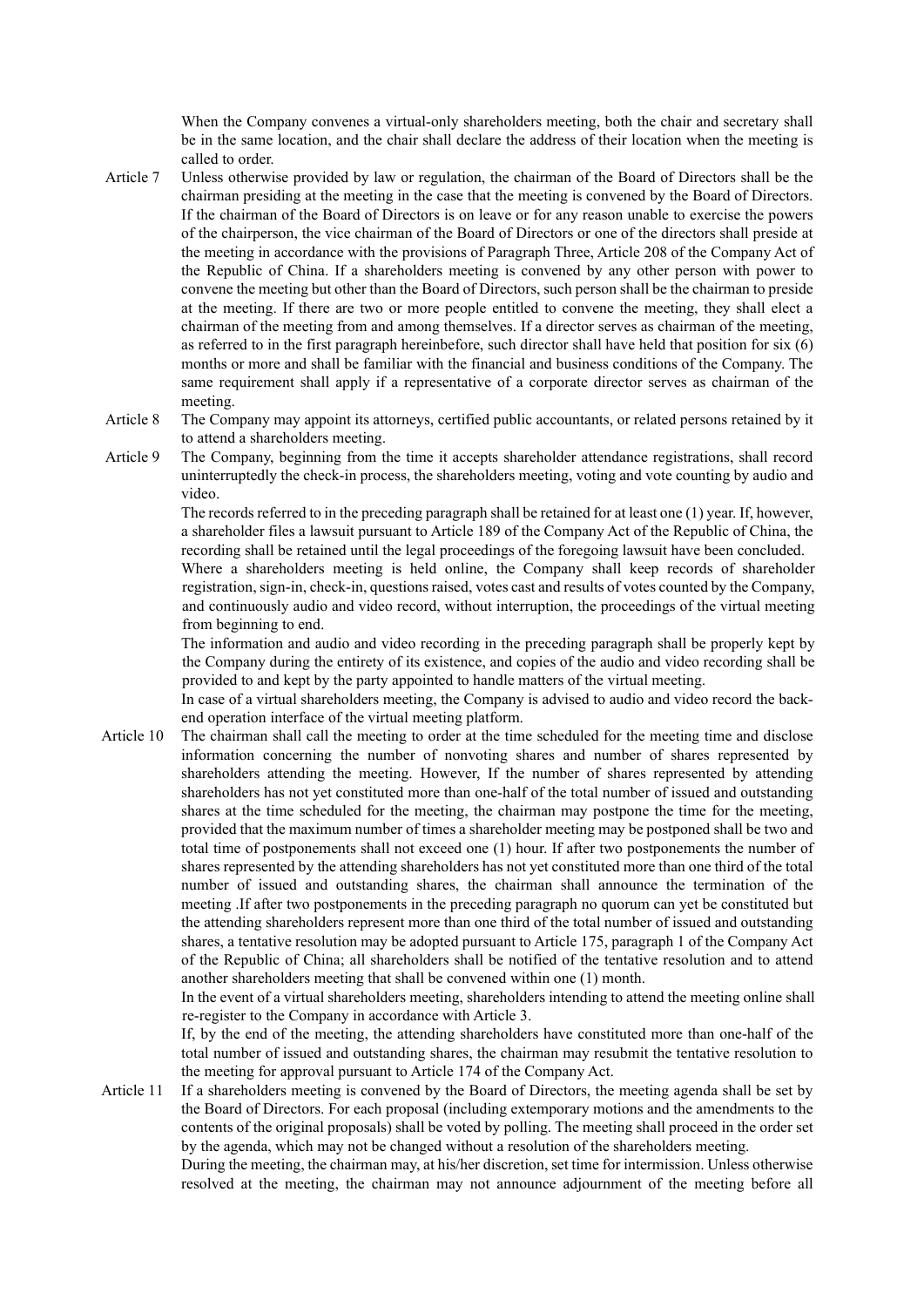discussion items (including extemporary motions) listed in the agenda are concluded. If the chairman adjourns the meeting in violation of the Rules and Procedures, a new chairman of the meeting may be elected by a resolution to be adopted by a majority of the voting rights represented by the shareholders attending the said meeting to continue the proceedings of the meeting.

The provisions of the preceding paragraph apply mutatis mutandis to a shareholders meeting convened by a party with the power to convene that is not the Board of Directors.

Article 12 When an attending shareholder wishes to speak, a speak note must be filled out with summary of the speech, the shareholder's account number (or attendance card numbers), and account name of the shareholder. The sequence of speeches by shareholders shall be decided by the chairman.

> If a shareholder present at the meeting who has submitted a speaker note but does not actually speak, no speech shall be deemed to have been made by the shareholder. If the contents of the speech are inconsistent with the contents of the speaker note, the contents of actual speech shall prevail.

Unless otherwise permitted by the chairman and the shareholder in speaking, no shareholder shall interrupt the speeches of the other shareholders, otherwise the chairman shall stop such interruption.

- Article 13 Unless otherwise permitted by the chairman, a shareholder may not speak more than twice on the same proposal, and each time may not exceed five (5) minutes. If the shareholder's speech violates this Rules and Procedures or exceeds the scope of the proposal, the chairman may stop the speech of such shareholder.
- Article 14 If a corporate shareholder appoints two or more representatives to attend a shareholders meeting, only one of the representatives can speak for each proposal.
- Article 15 After an attending shareholder has spoken, the chairman may respond in person or direct relevant personnel to respond.

Where a virtual shareholders meeting is convened, shareholders attending the virtual meeting online may raise questions in writing at the virtual meeting platform from the chair declaring the meeting open until the chair declaring the meeting adjourned. No more than two questions for the same proposal may be raised. Each question shall contain no more than 200 words. The regulations in Article 12 to 14 do not apply.

- Article 16 The chairman shall allow ample opportunity during the meeting for explanation and discussion of proposals and of amendments or extraordinary motions put forward by the shareholders; when the chairman is of the opinion that a proposal has been discussed sufficiently to put it to a vote, the chairman may announce the discussion closed and arrange enough time to vote.
- Article 17 A shareholder of the Company shall be entitled to one vote for each share held, except when the shares are restricted shares or are deemed non-voting shares under Article 179, paragraph 2 of the Company Act of the Republic of China.

The shareholders meeting shall adopt the electronic transmission as one of the methods for exercising the voting power, and the method of exercising the voting rights shall be specified in the meeting notice.

A shareholder exercising voting rights by correspondence or electronic means will be deemed to have attended the meeting in person, but to have waived his/her rights with respect to the extraordinary motions and amendments to original proposals of that meeting; it is therefore advisable that the Company avoid the submission of extraordinary motions and amendments to original proposals.

A shareholder intending to exercise voting rights by correspondence or electronic means under the preceding paragraph shall deliver a written declaration of intent to the Company before two (2) days before the date of the shareholders meeting. When duplicate declarations of intent are delivered, the one received earliest shall prevail, except when a declaration is made to cancel the earlier declaration of intent.

After a shareholder has exercised voting rights by correspondence or electronic means, in the event the shareholder intends to attend the shareholders meeting in person or online, a written declaration of intent to retract the voting rights already exercised under the preceding paragraph shall be made known to the Company, by the same means by which the voting rights were exercised, before two (2) business days before the date of the shareholders meeting. If the notice of retraction is submitted after that time, the voting rights already exercised by correspondence or electronic means shall prevail.

When a shareholder has exercised voting rights both by correspondence or electronic means and by appointing a proxy to attend a shareholders meeting, the voting rights exercised by the proxy in the meeting shall prevail.

Inspectors of election and counting personnel for the voting on a proposal shall be appointed by the chairman, provided that all inspectors of election shall be shareholders of the Company.

Vote counting for shareholders meeting proposals or elections shall be conducted in public at the place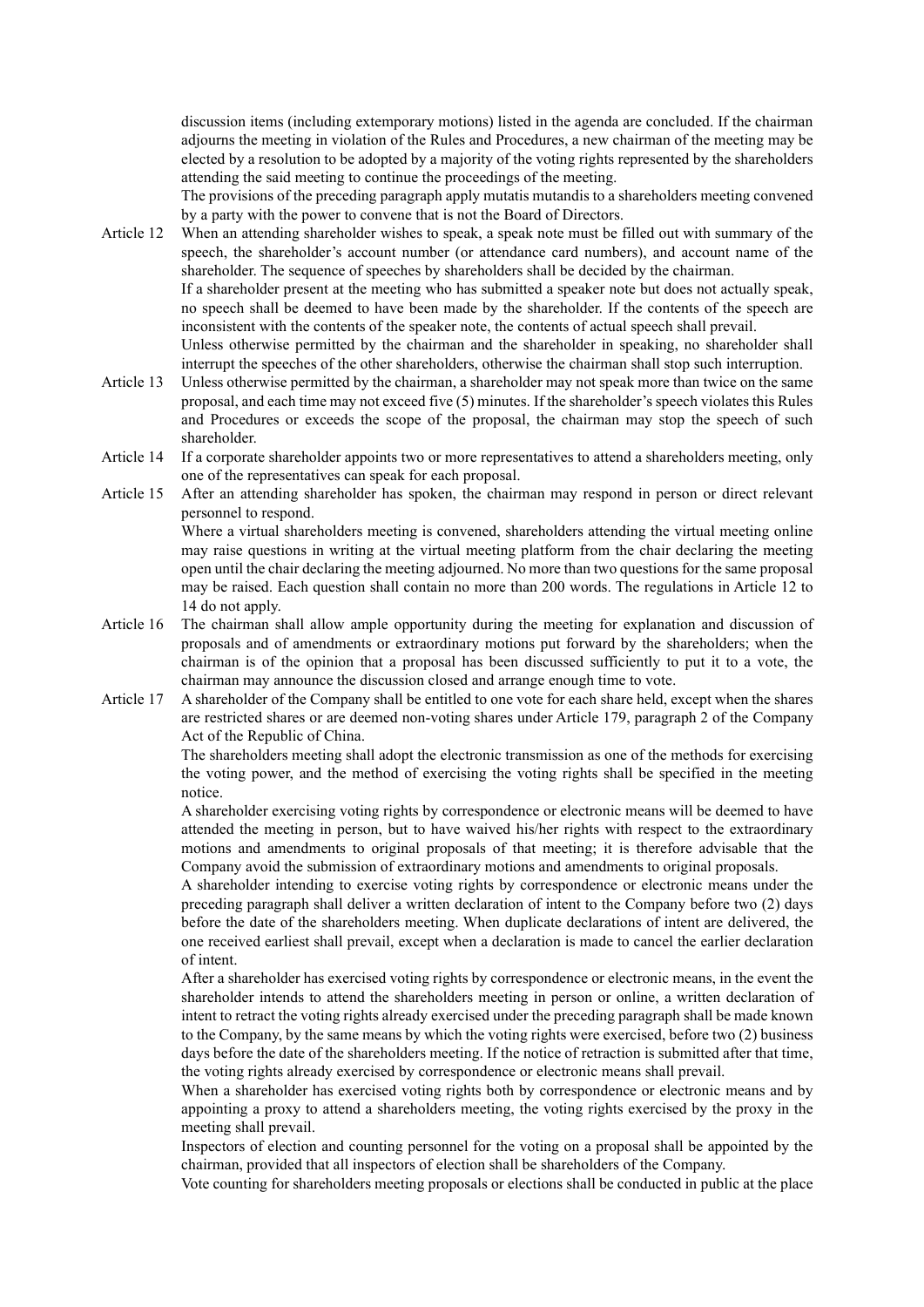of the shareholders meeting. Immediately after vote counting has been completed, the results of the voting, including the statistical tallies of the numbers of votes, shall be announced on-site at the meeting, and a record made of the vote.

When the Company convenes a virtual shareholders meeting, after the chair declares the meeting open, shareholders attending the meeting online shall cast votes on proposals and elections on the virtual meeting platform before the chair announces the voting session ends or will be deemed abstained from voting.

In the event of a virtual shareholders meeting, votes shall be counted at once after the chair announces the voting session ends, and results of votes and elections shall be announced immediately.

In the event of a virtual shareholders meeting, the Company shall disclose real-time results of votes and election immediately after the end of the voting session on the virtual meeting platform according to the regulations, and this disclosure shall continue at least 15 minutes after the chair has announced the meeting adjourned.

When the Company convenes a hybrid shareholders meeting, if shareholders who have registered to attend the meeting online in accordance with Article 3 decide to attend the physical shareholders meeting in person, they shall revoke their registration two days before the shareholders meeting in the same manner as they registered. If their registration is not revoked within the time limit, they may only attend the shareholders meeting online.

When shareholders exercise voting rights by correspondence or electronic means, unless they have withdrawn the declaration of intent and attended the shareholders meeting online, except for extraordinary motions, they will not exercise voting rights on the original proposals or make any amendments to the original proposals or exercise voting rights on amendments to the original proposal.

- Article 18 Except as otherwise provided in the Company Act of the Republic of China and in the Company's articles of incorporation, the proposal shall be adopted by a majority of the votes represented by the attending shareholders. At the time of a vote, for each proposal, the chairman or a person designated by the chairman shall first announce the total number of voting rights represented by the attending shareholders, followed by a poll of the shareholders. After the end of the meeting, on the same day it is held, the results for each proposal, based on the numbers of votes for and against and the number of abstentions, shall be posted on the MOPS website.
- Article 19 When there is an amendment or an alternative to a proposal, the chairman shall present the amended or alternative proposal together with the original proposal and decide the order in which they will be put to a vote. When any one among them is passed, the other proposals will then be deemed rejected, and no further voting shall be required.
- Article 20 The election of directors or independent directors at a shareholders meeting shall be held in accordance with the applicable election and appointment rules adopted by the Company, and the voting results shall be announced on-site immediately, including the list of directors and independent directors elected and the numbers of votes such directors and independent directors received, and the list of directors and independent directors not elected and numbers of votes they received.

The ballots for the election referred to in the preceding paragraph shall be sealed with the signatures of the inspectors of election and kept in proper custody for at least one (1) year. If, however, a shareholder files a lawsuit pursuant to Article 189 of the Company Act of the Republic of China, the ballots shall be retained until the legal proceedings of the foregoing lawsuit have been concluded.

Article 21 Matters relating to the resolutions of a shareholders meeting shall be recorded in the meeting minutes. The meeting minutes shall be signed or sealed by the chairman of the meeting and a copy of the minutes shall be distributed to each shareholder within twenty (20) days after the end of the meeting. The meeting minutes may be produced and distributed in electronic form.

> The Company may distribute the meeting minutes mentioned in the preceding paragraph by means of a public announcement made through the MOPS.

> The meeting minutes shall accurately record the year, month, day, and place of the meeting, the chairman's full name, the methods by which resolutions were adopted, and a summary of the deliberations and, results of resolution (including the statistical tallies of the numbers of votes). If a proposal is election of the board directors and independent directors, the numbers of votes for the candidates of board directors shall be published. All meeting minutes shall be retained for the duration of the existence of the Company.

Article 22 On the day of a shareholders meeting, the Company shall compile in the prescribed format a statistical statement of the number of shares obtained by solicitors through solicitation, the number of shares represented by proxies and the number of shares represented by shareholders attending the meeting by correspondence or electronic means, and shall make an express disclosure of the same at the place of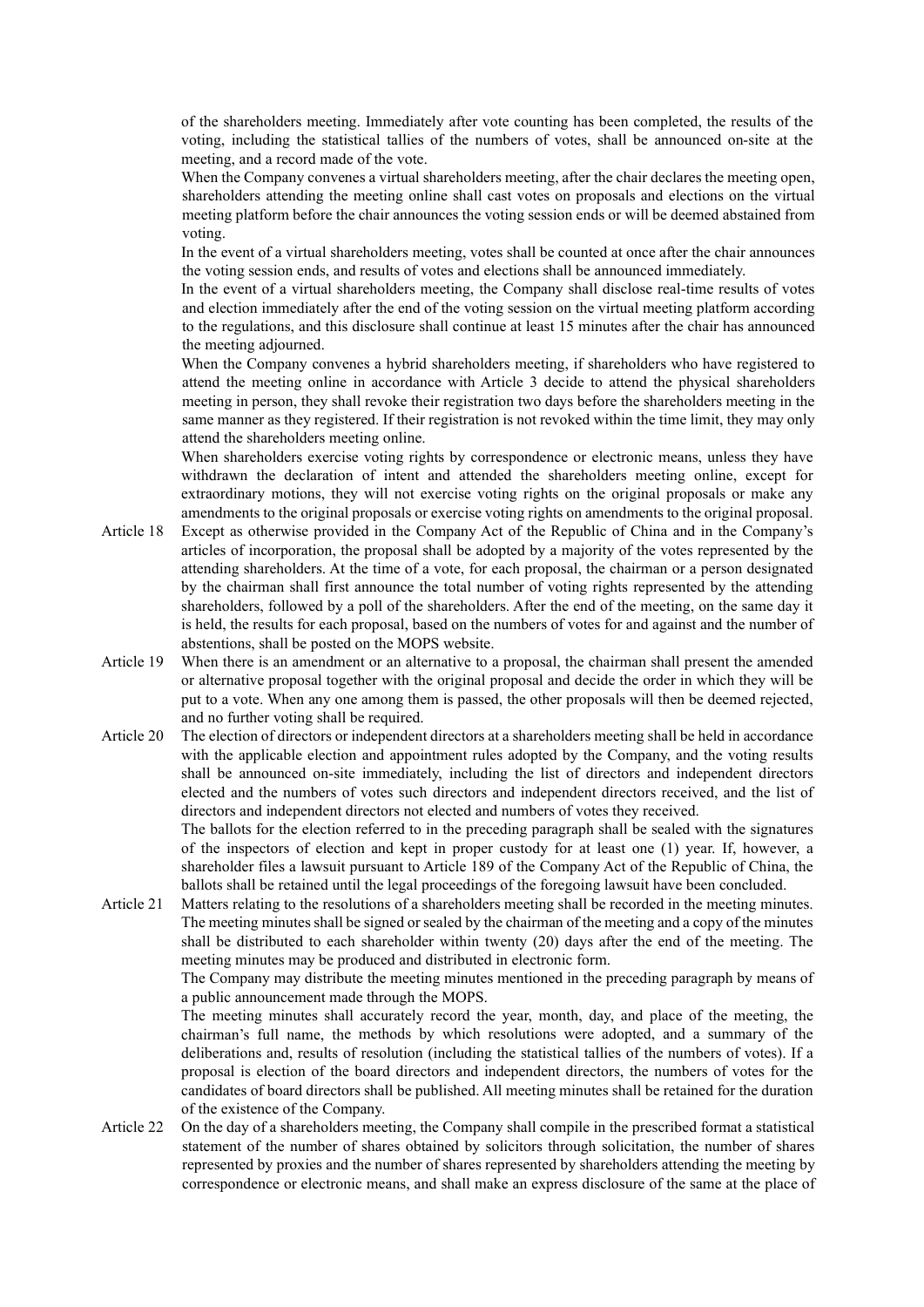the shareholders meeting. In the event a virtual shareholders meeting, the Company shall upload the above meeting materials to the virtual meeting platform at least 30 minutes before the meeting starts, and keep this information disclosed until the end of the meeting.

During the Company's virtual shareholders meeting, when the meeting is called to order, the total number of shares represented at the meeting shall be disclosed on the virtual meeting platform. The same shall apply whenever the total number of shares represented at the meeting and a new tally of votes is released during the meeting.

If matters put to a resolution at a shareholders meeting of the Company constitute material information under applicable laws or regulations or under Taiwan Stock Exchange Corporation regulations, the Company shall post the content of such resolution on the MOPS website within the prescribed period of time.

Article 23 Staff handling administrative affairs of a shareholders meeting shall wear identification cards or arm bands.

> The chairman may direct the proctors (or security personnel) to help maintain order at the meeting place. When proctors (or security personnel) help maintain order at the meeting place, they shall wear an identification card or armband bearing the word "Proctor."

> If the place of the meeting is equipped with loudspeaker devices, the chairman may stop any shareholder using a device not set up by the Company from speaking. If a shareholder violates the Rules and Procedure and defies the chairman's correction, obstructing the proceedings and refusing to heed calls to stop, the chairman may direct the proctors or security personnel to escort the shareholder from the meeting.

- Article 24 In the event of force majeure, the chairman may decide to temporarily suspend the meeting and announce when, depending on the situation, the meeting will resume or, by resolution of the shareholders present at the meeting, the chairman may resume the meeting within five (5) days without further notice or public announcement. If the place of the meeting is no longer available for continued use and not all of the items (including extraordinary motions) on the meeting agenda have been addressed, the shareholders meeting may adopt a resolution to resume the meeting at another place.
- Article 25 In the event of a virtual shareholders meeting, when declaring the meeting open, the chair shall also declare, unless under a circumstance where a meeting is not required to be postponed to or resumed at another time under Article 44-20, paragraph 4 of the Regulations Governing the Administration of Shareholder Services of Public Companies, if the virtual meeting platform or participation in the virtual meeting is obstructed due to natural disasters, accidents or other force majeure events before the chair has announced the meeting adjourned, and the obstruction continues for more than 30 minutes, the meeting shall be postponed to or resumed on another date within five days, in which case Article 182 of the Company Act shall not apply.

For a meeting to be postponed or resumed as described in the preceding paragraph, shareholders who have not registered to participate in the affected shareholders meeting online shall not attend the postponed or resumed session.

For a meeting to be postponed or resumed under the first paragraph, the number of shares represented by, and voting rights and election rights exercised by the shareholders who have registered to participate in the affected shareholders meeting and have successfully signed in the meeting, but do not attend the postpone or resumed session, at the affected shareholders meeting, shall be counted towards the total number of shares, number of voting rights and number of election rights represented at the postponed or resumed session.

During a postponed or resumed session of a shareholders meeting held under the first paragraph, no further discussion or resolution is required for proposals for which votes have been cast and counted and results have been announced, or list of elected directors and independent directors.

When the Company convenes a hybrid shareholders meeting, and the virtual meeting cannot continue as described in first paragraph, if the total number of shares represented at the meeting, after deducting those represented by shareholders attending the virtual shareholders meeting online, still meets the minimum legal requirement for a shareholder meeting, then the shareholders meeting shall continue, and not postponement or resumption thereof under the first paragraph is required.

Under the circumstances where a meeting should continue as in the preceding paragraph, the shares represented by shareholders attending the virtual meeting online shall be counted towards the total number of shares represented by shareholders present at the meeting, provided these shareholders shall be deemed abstaining from voting on all proposals on meeting agenda of that shareholders meeting.

When postponing or resuming a meeting according to the first paragraph, the Company shall handle the preparatory work based on the date of the original shareholders meeting in accordance with the